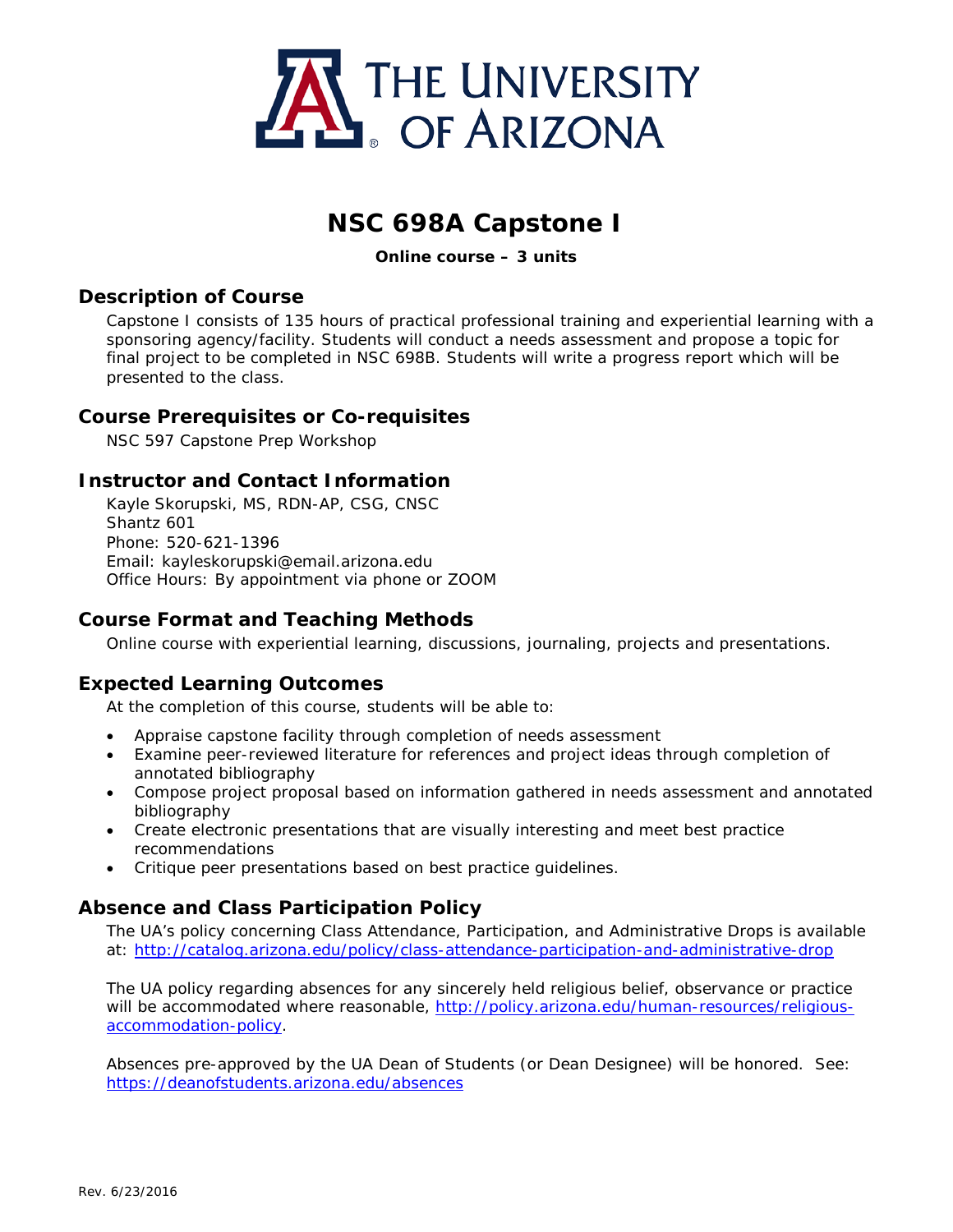# **Makeup Policy for Students Who Register Late**

If you have registered for this course after the first day of the course term, please email the instructor ASAP in order to determine make-up due dates for assignments.

### **Course Communications**

Communication for this course will be done via official UA email and via D2L announcements.

### **Required Readings – available on D2L site**

Caravella J. A needs assessment method for extension educators. Journal of Extension. 2016; 11  $(1).$ Singletary L, Powell P. Conducting a formal needs assessment: a five-step approach.

<http://www.unce.unr.edu/publications/files/cd/2003/FS0348.pdf> Program Planning and Evaluation. Arizona Extension Website.

<https://extension.arizona.edu/evaluation/>

### **Required or Special Materials**

Computer/devices must meet the minimum technology requirements found here: <http://help.d2l.arizona.edu/student/minimum-system-requirements>

### **Required Extracurricular Activities**

Students are required to spend 135 hours working at the capstone agency/facility. Reliable transportation to/from the capstone agency/facility is required.

| Week   | <b>Hours at Site</b>            | <b>Dates</b>  | Activities/Assignments                                                                                                              |
|--------|---------------------------------|---------------|-------------------------------------------------------------------------------------------------------------------------------------|
| Week 1 | 20 hours                        | $5/13-19$     | Discussion $1 - \text{post } 5/16$ , comments $5/18$ ,<br>final response 5/20                                                       |
| Week 2 | 20 hours                        | $5/20 - 5/26$ | Needs Assessment - Due 5/28<br>Journal Entry - Due 5/28                                                                             |
| Week 3 | 20 hours                        | $5/27 - 6/2$  | Discussion 2 - post 5/30, comments 6/1,<br>final response 6/3                                                                       |
| Week 4 | 20 hours                        | $6/3 - 9$     | Annotated Bibliography - Due 6/10<br>Journal Entry - Due 6/10                                                                       |
| Week 5 | 20 hours                        | $6/10-16$     | Project Proposal Outline/Rough Draft - Due<br>6/17<br>Discussion $3 - \text{post } 6/13$ , comments $6/15$ ,<br>final response 6/17 |
| Week 6 | 20 hours                        | $6/17 - 23$   | Project Proposal - Due 6/24<br>Journal Entry - Due 6/24                                                                             |
| Week 7 | 15 hours<br>$TOTAL = 135 hours$ | $6/24 - 28$   | Progress Report Presentation - Due 6/26<br>Progress Report Paper - Due 6/27<br>Peer Evaluation - Due 6/28<br>Hours Log $-$ Due 6/28 |

#### **Assignments Schedule - Course Assignments & Due Dates**

#### **Assignment Descriptions, Point Values & Due Dates**

#### *Reflective Journal Entries*

Students will reflect on the week's experiences through journaling about their experiences, what they have learned, and what they are excited about exploring at their capstone site. *(3 x 20 points = 60 points) – Due 5/28, 6/10, 6/24*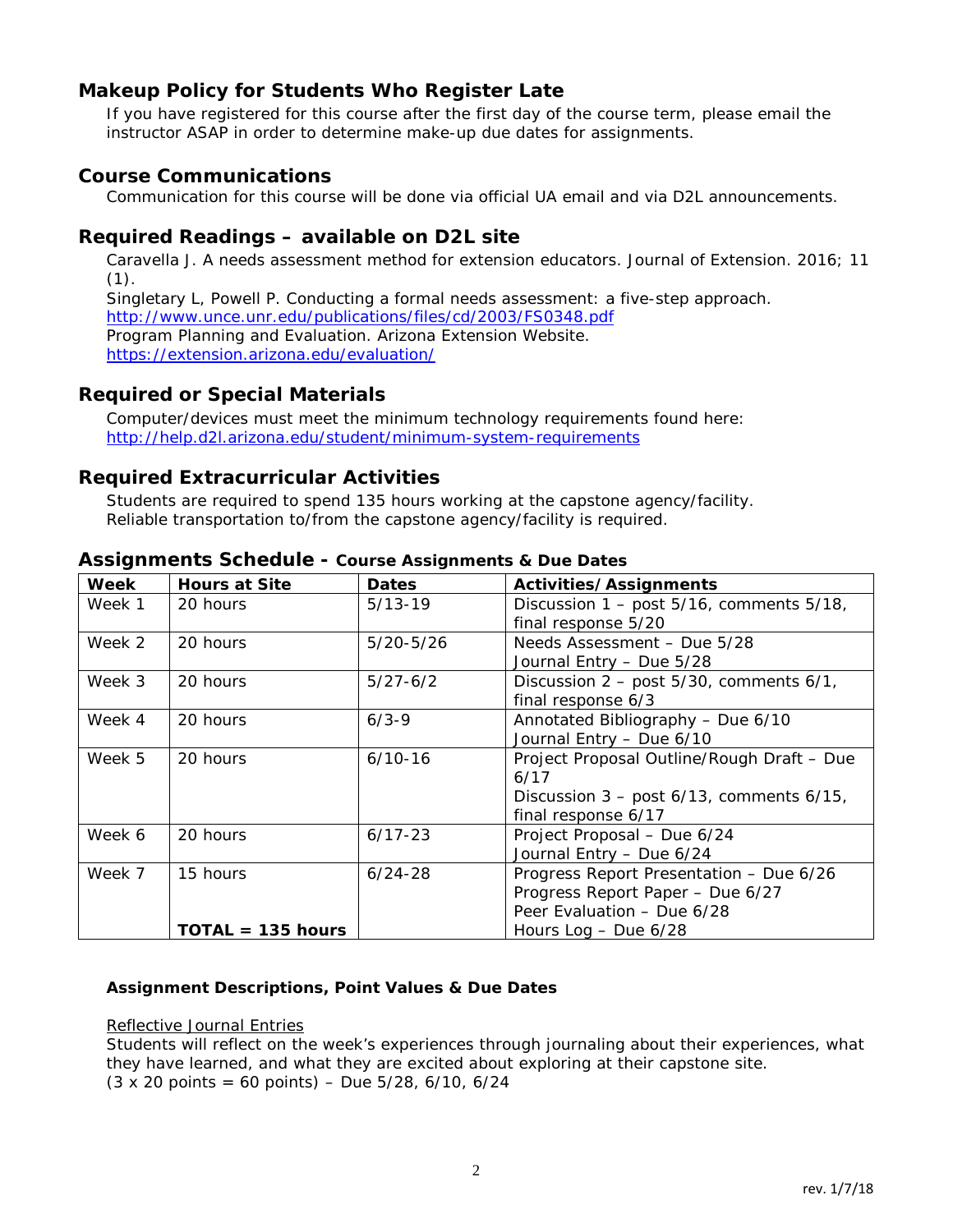#### *Discussions*

Students will participate in discussions through D2L discussions where they will answer prompts regarding their capstone related experiences and activities.

*(3 x 20 points = 60 points) – Week 1, Week 3 and Week 5. Posts due Thursday (5/16, 5/30, 6/13), Comment due Saturday (5/18, 6/1, 6/15) Final Response due Monday (5/20, 6/3, 6/17)*

#### *Needs Assessment*

After orienting themselves to the capstone site, students will complete a needs assessment to determine the needs (gaps in current conditions) and wants (desired conditions). *(50 points) – Due 5/28*

#### *Annotated Bibliography*

Students will explore references to find materials to use as support and rational for their capstone site's needs assessment outcomes. *(20 points) – Due 6/10*

#### *Project Proposal Outline/Rough Draft*

Students will submit a working outline/draft for feedback from professor (25 points) – Due 6/17

#### *Project Proposal*

Students will submit a proposal for their project that they will complete for their capstone site. *(50 points) – Due 6/24*

#### *Project Proposal & Progress Report Presentation*

Students will prepare a VoiceThread presentation outlining their project proposal & progress at their capstone site. *(40 points) – Due 6/26*

#### *Progress Report Paper*

Students will submit a paper detailing the progress that they have made in their project, and outlining the future work that is needed. *(50 points) – Due 6/27*

#### *Presentation Peer Evaluation*

Student will evaluate fellow classmates' presentations based on best practices. *(10 points) – Due 6/28*

#### *Hours Log*

Students will submit signed hours logs documenting the hours spent at their capstone sites and the activities they completed. 25 points – *Due 6/28*

### **Grading Scale and Policies**

Superior  $(S) = 351 +$  points Pass  $(P) = 312 - 351$  points Fail  $(F) = <312$  points

The Professional Science Master's Program in Applied Nutrition requires high quality work to be submitted. If work that does not meet the programs standards, the instructor and student will meet to discuss revision/resubmission of work.

Late work is not accepted. Assignments must be turned in by the due date/time in D2L. Any exceptions need to be discussed with the instructor BEFORE the due date. The instructor must give permission, in advance, to extend any due dates and times beyond the assigned deadlines.